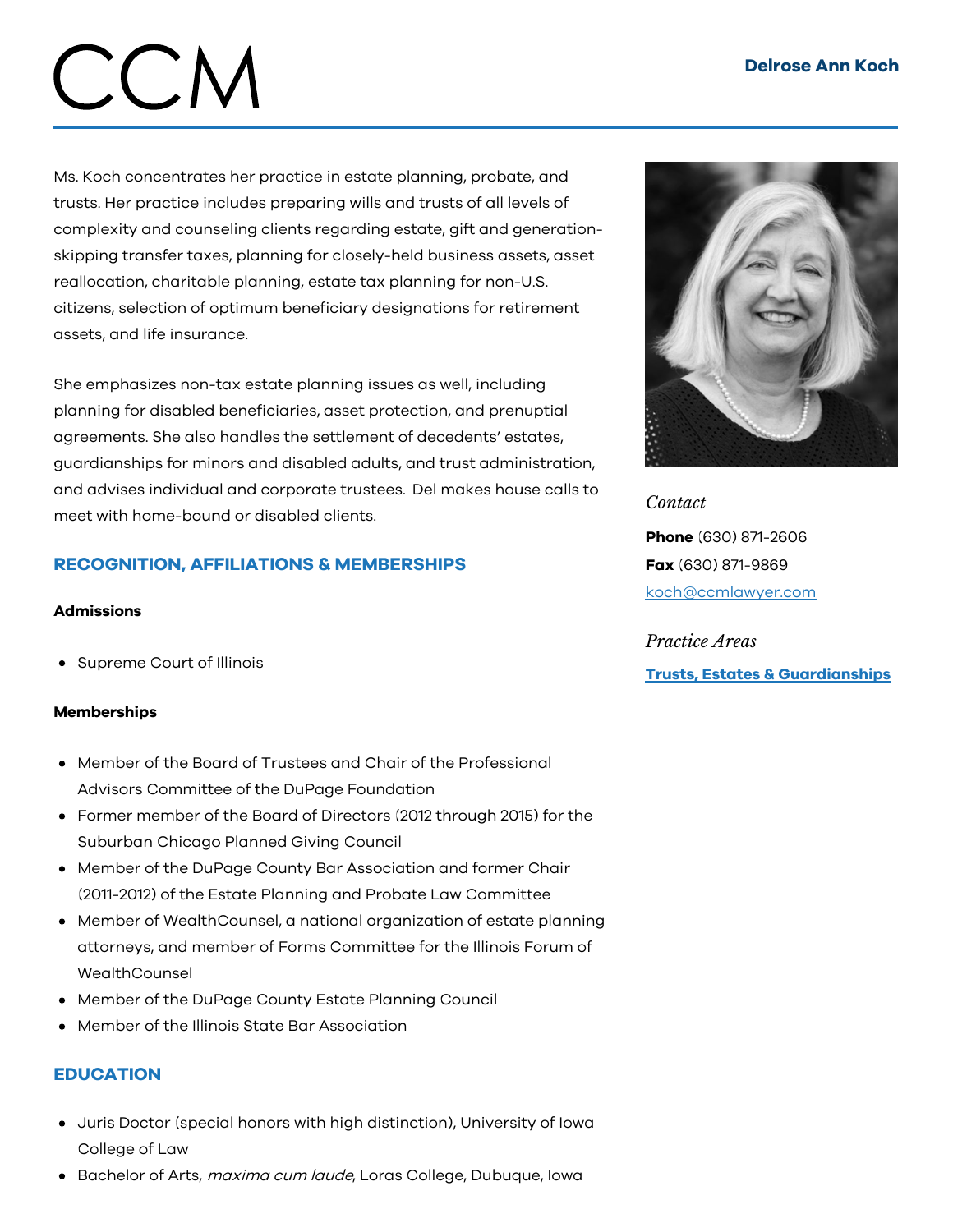# SEMINARS/ARTICLES

- Presented with Adisa Krupalija regarding "Marshalling Guns, Race Cars, Second Wives – Advising Individual Fiduciaries in Contested Trusts, Estates and Guardianships" for the DuPage County Bar Association (DCBA) Estate Planning & Probate Committee, May 8, 2018
- Presented "Why Do I Need an Estate Plan" to the Naperville Newcomers and Neighbors Club, November 8, 2017
- Spoke as part of panel presentation on "Closing Time: How the Pros Succeed in Getting Donors and Clients to Yes" for the Suburban Chicago Planned Giving Council, October 19, 2016
- Wyndemere Senior Living Community and The DuPage Community Foundation, spoke regarding "You've Done Your Estate Planning, But Are You Leaving a Legacy?", May 5, 2011
- DuPage County Bar Association, Estate Planning and Probate Committee, February 8, 2011, and WealthCounsel – Illinois State Forum, April 1, 2011, spoke as panelist before both organizations regarding "Illinois Civil Unions – Impact of the Illinois Religious Freedom Protection and Civil Union Act on Estate Planning and Probate"
- National Business Institute (NBI) CLE Seminar Oddities and Challenges in Probate Law, authored and presented outline regarding "Handling Assets of the Estate and Filing Taxes", April 26, 2010
- National Business Institute (NBI) CLE Seminar Estate Planning Basics, June 23, 2007, spoke regarding "Charitable Planning"

# RECENT DEALS/CASES

- Recent estate plans created for individuals and couples with substantial estates include:
	- living trust agreements that include "dynasty" (lifelong) trust provisions for multiple generations of descendants to minimize transfer taxes over generations and provide asset protection for family wealth;
	- o lifetime irrevocable gift trusts, including dynasty trusts and defective grantor trusts;
	- private family charitable foundations to implement clients' desire to leave a lasting charitable legacy while involving and educating the next generation in philanthropy;
	- charitable trusts to provide annuities for family members with remainder to charities to implement clients' desires to benefit family, reduce estate and income taxes, and leave charitable legacy; and